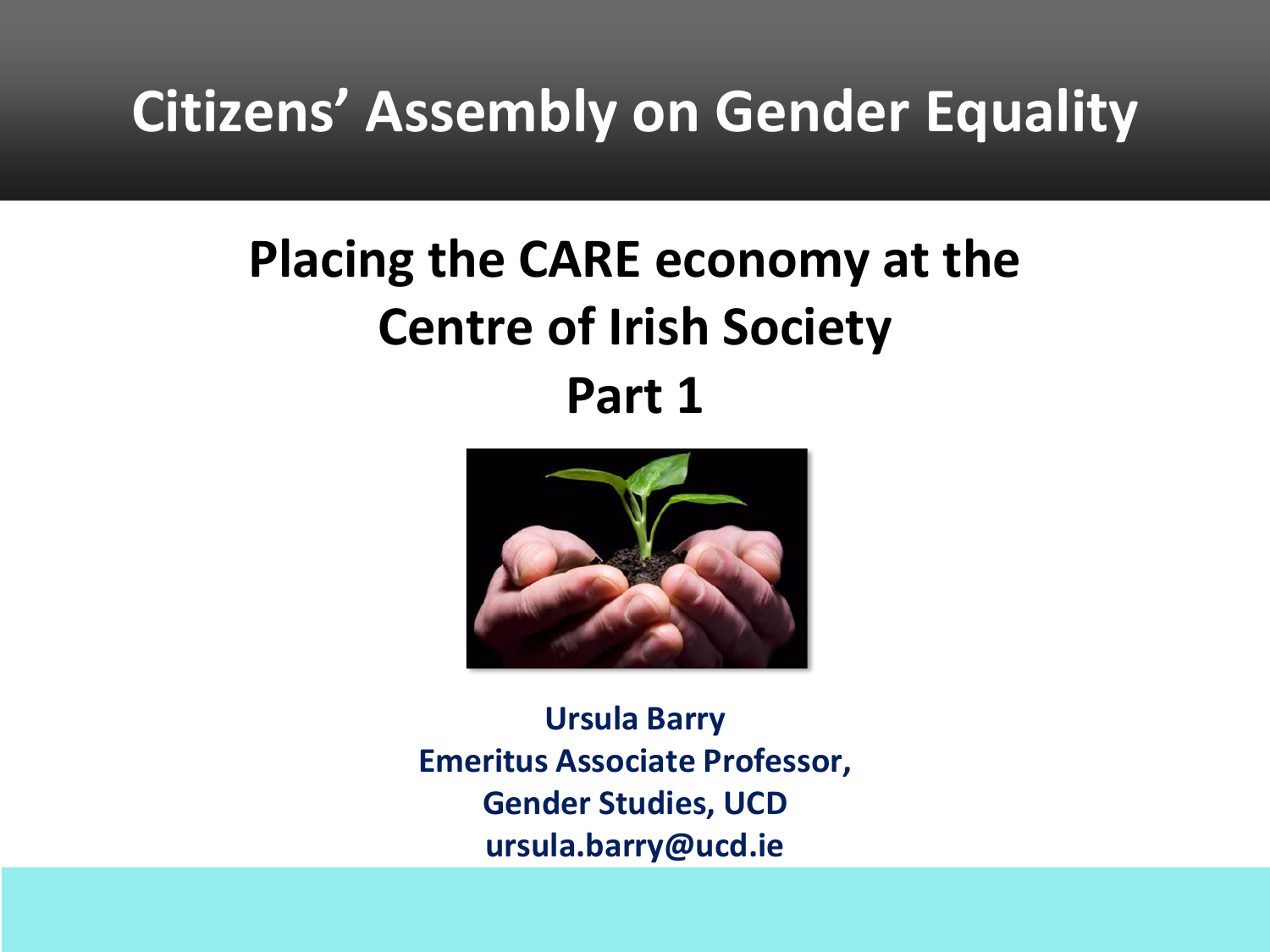# **Nature of care and care work**



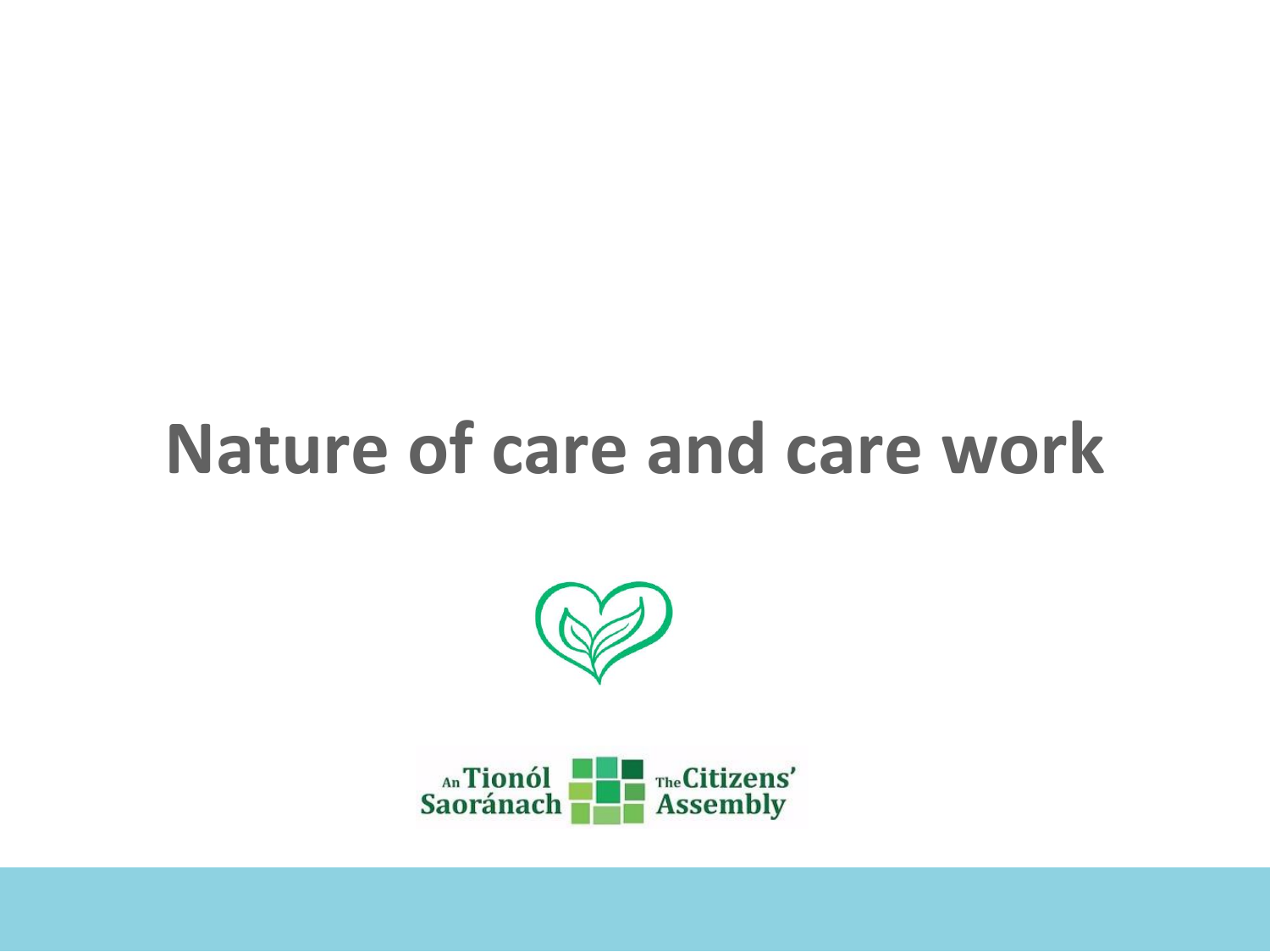## **Centrality** of **care** economy

**Everyone,** at different stages of life**, cares for others** or has **care needs** provided **by others**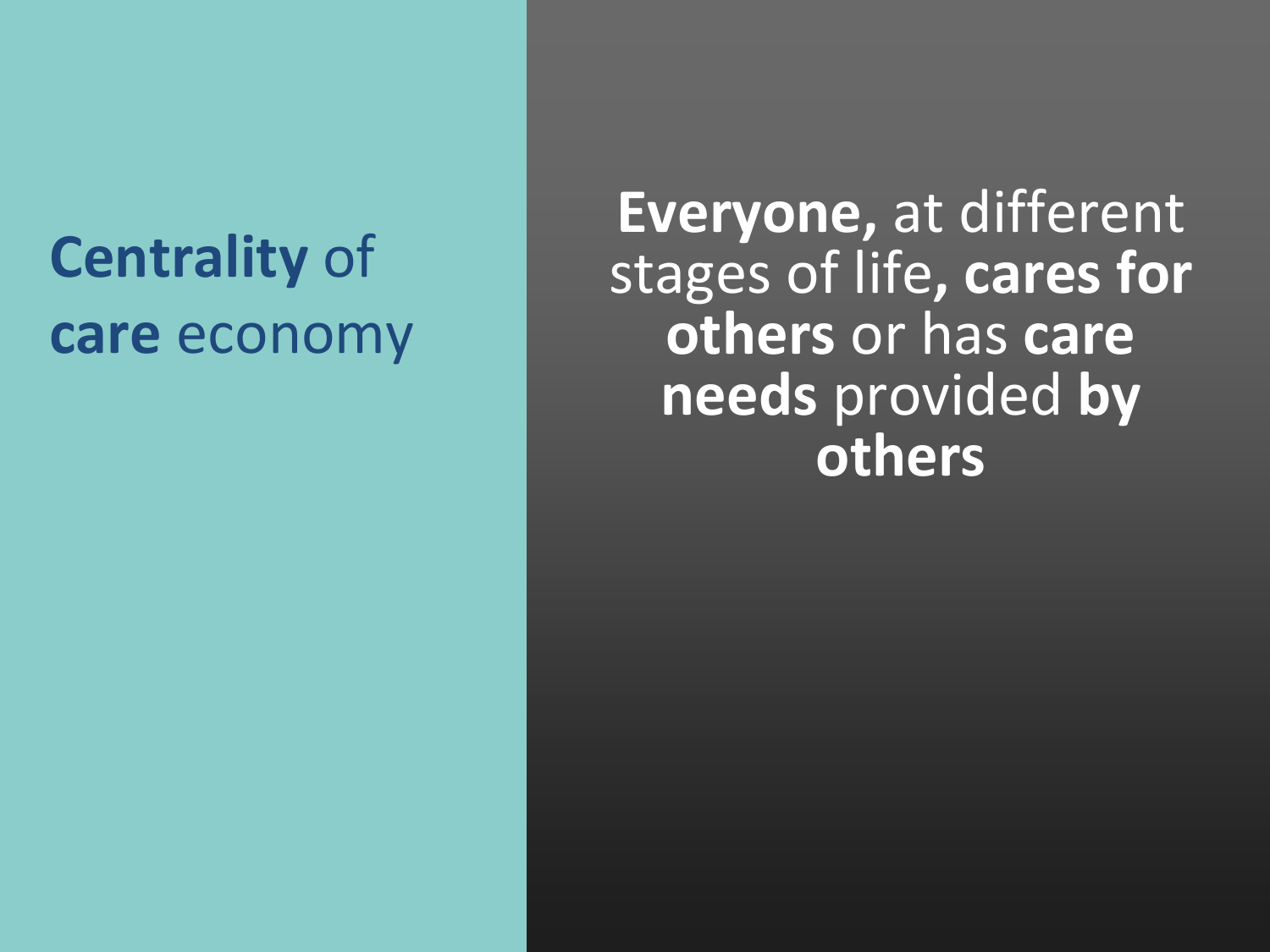**Care provision systems** differ in different countries

**Care needs** are looked after by a **mixture** of **systems** of provision:

- M**arketplace**
- S**tate**
- **Families/communities**

The **State** in **Ireland** plays a very **limited** role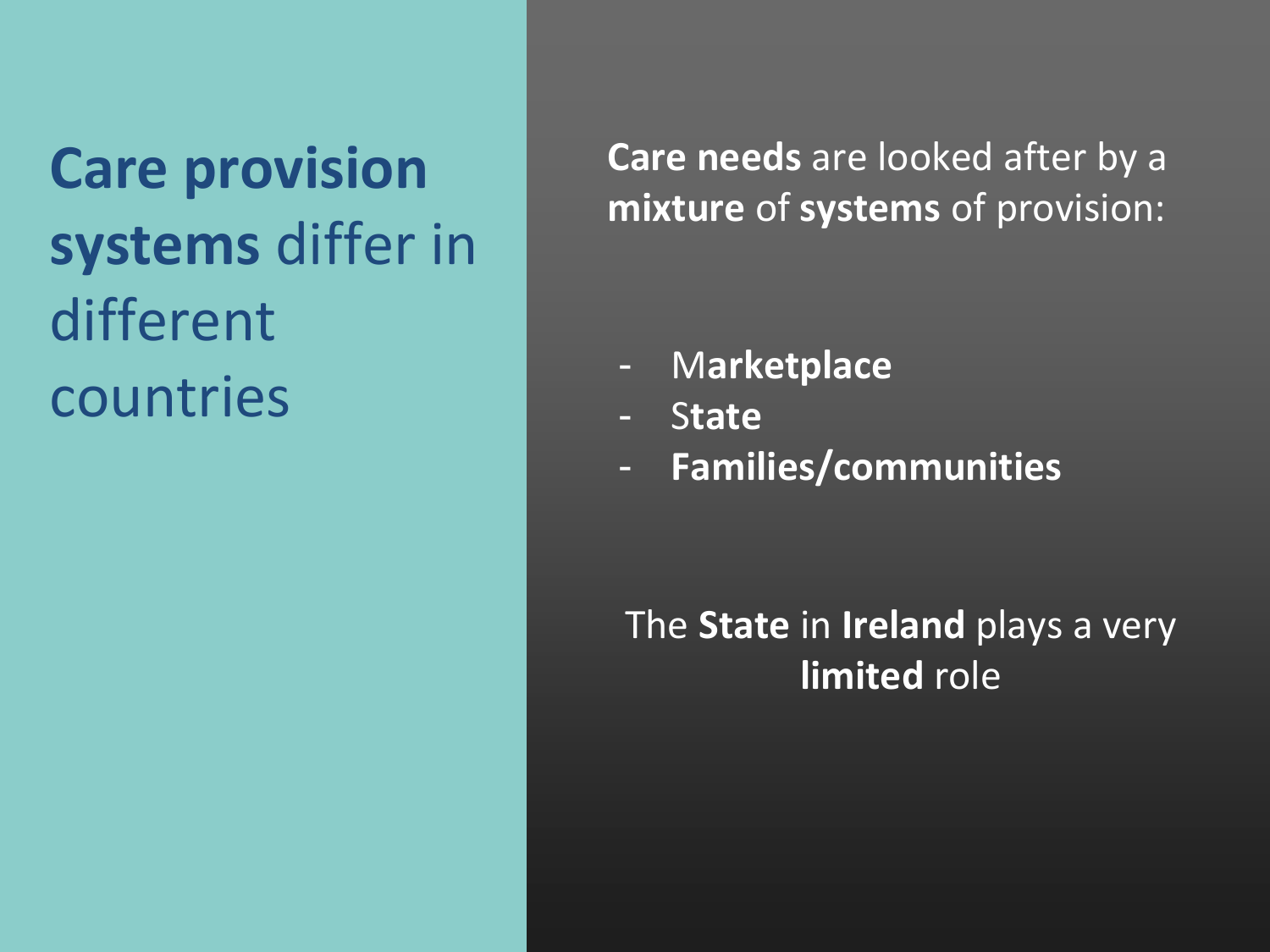**Demographic** changes

- should have placed **care**  more centrally on **policy agenda**

- **ageing** population longer **life expectancy**
- smaller **family size –** fewer **childrearing** years
- more **women** in **paid work**
- **dual income** households **cost** of **housing**
- longer **hours** of work
- demand for **flexible** work
- **migration**

And………**….COVID-19**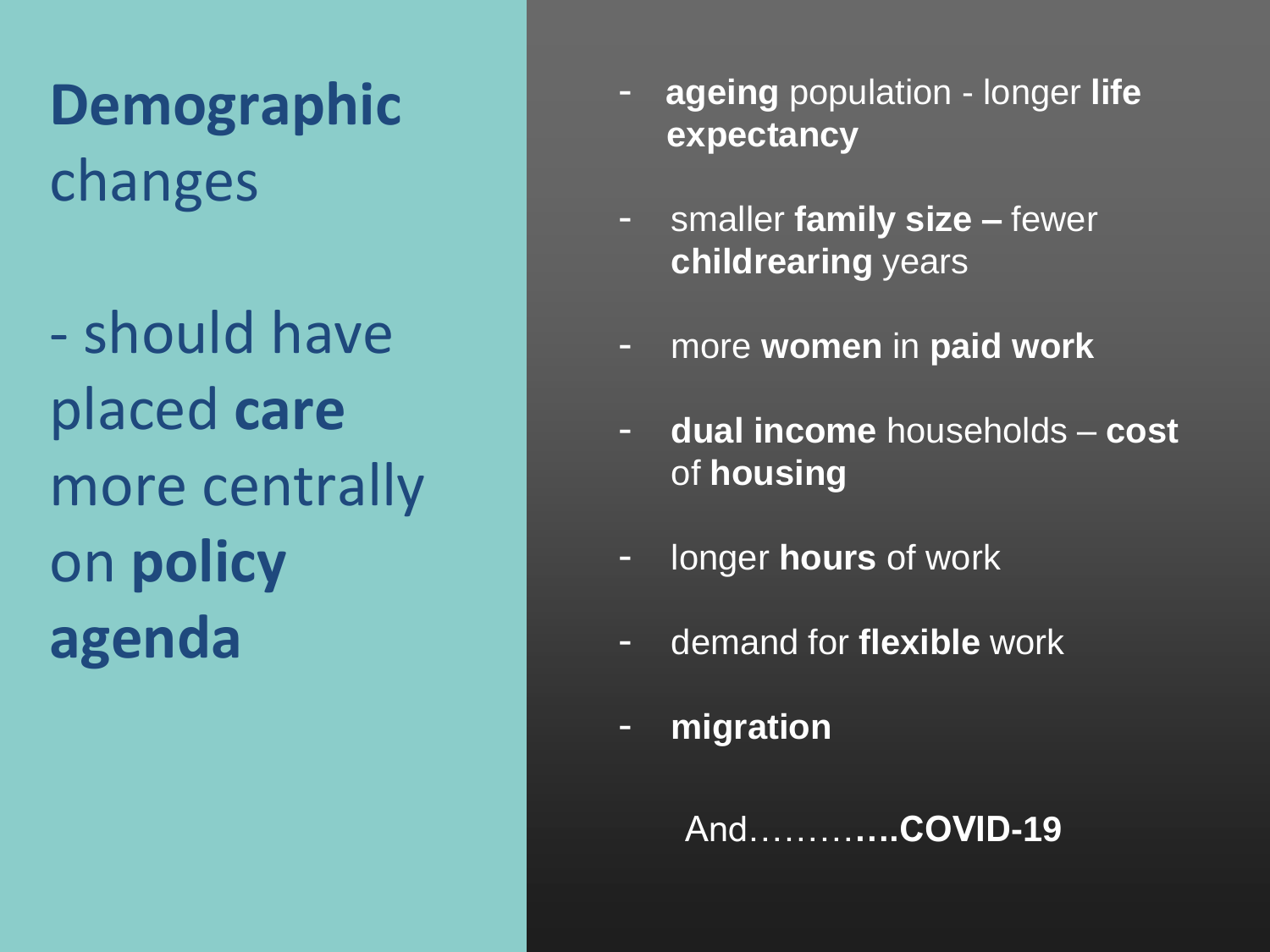## **COVID-19**

- significant **consequences** for **care** and **care services**

- **rethinking**  and **revaluing care??**

Pandemic highlighted **societies** as **inter-dependent** & **care-dependent** 

- serious curtailment of **care** and **educational** services
- **sudden withdrawal** of full **spectrum** of care **supports**
- increase in **unpaid work** in the home
- over **70%** of **frontline workers** are women
- specific sectors of economy with **high vulnerability**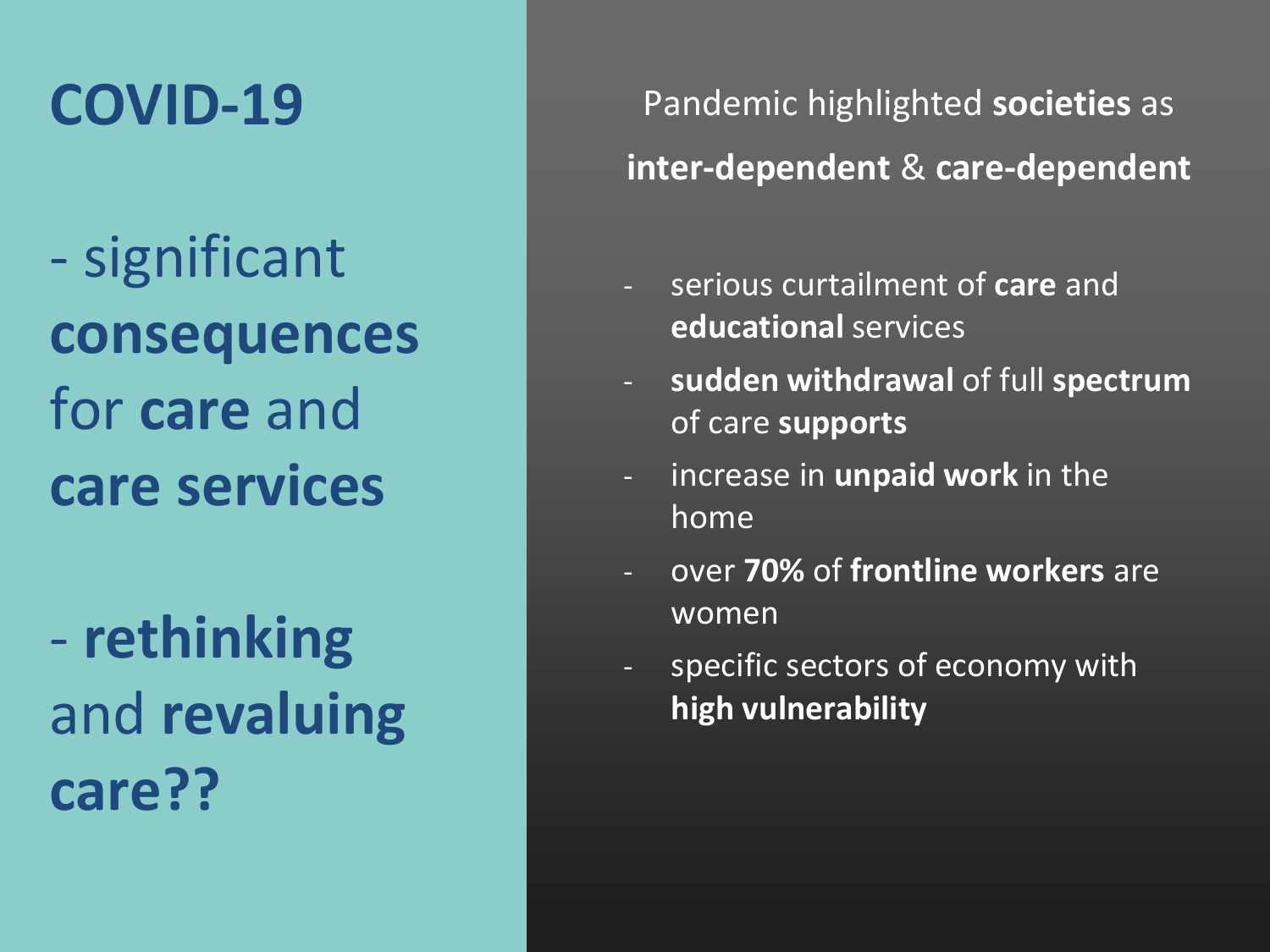**Care economy** is central to every discussion on **gender equality** in Ireland

Making **care visible** and tackling the **disadvantage** associated with taking on care **responsibilities**:

- reforms of **social protection**
- **re-evaluation** of **care work**
- **sharing care** responsibilities
- achieving **work-life balance**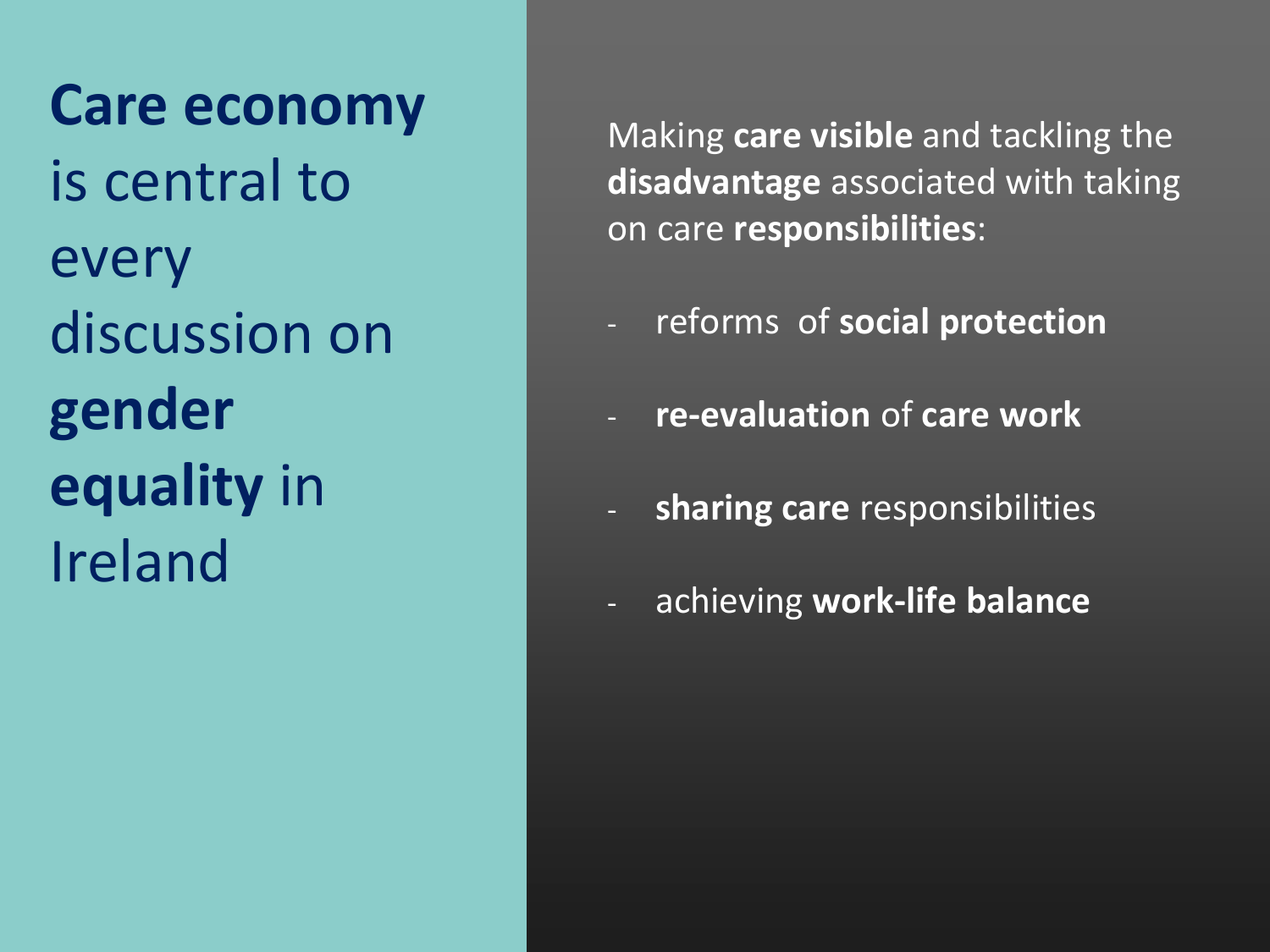### Historically, in Ireland:

## **Lack** of **State responsibility** for and **funding** of **care**

## Are we now in **crisis** of **care?**

**Qualitatively** different response needed:

- **gendered nature of care - contested**
- over-reliance on **unpaid work**
- fewer **family carers**
- **- migrant** care workers
- question of **new models**  of **care**
- need for significant **additional funding**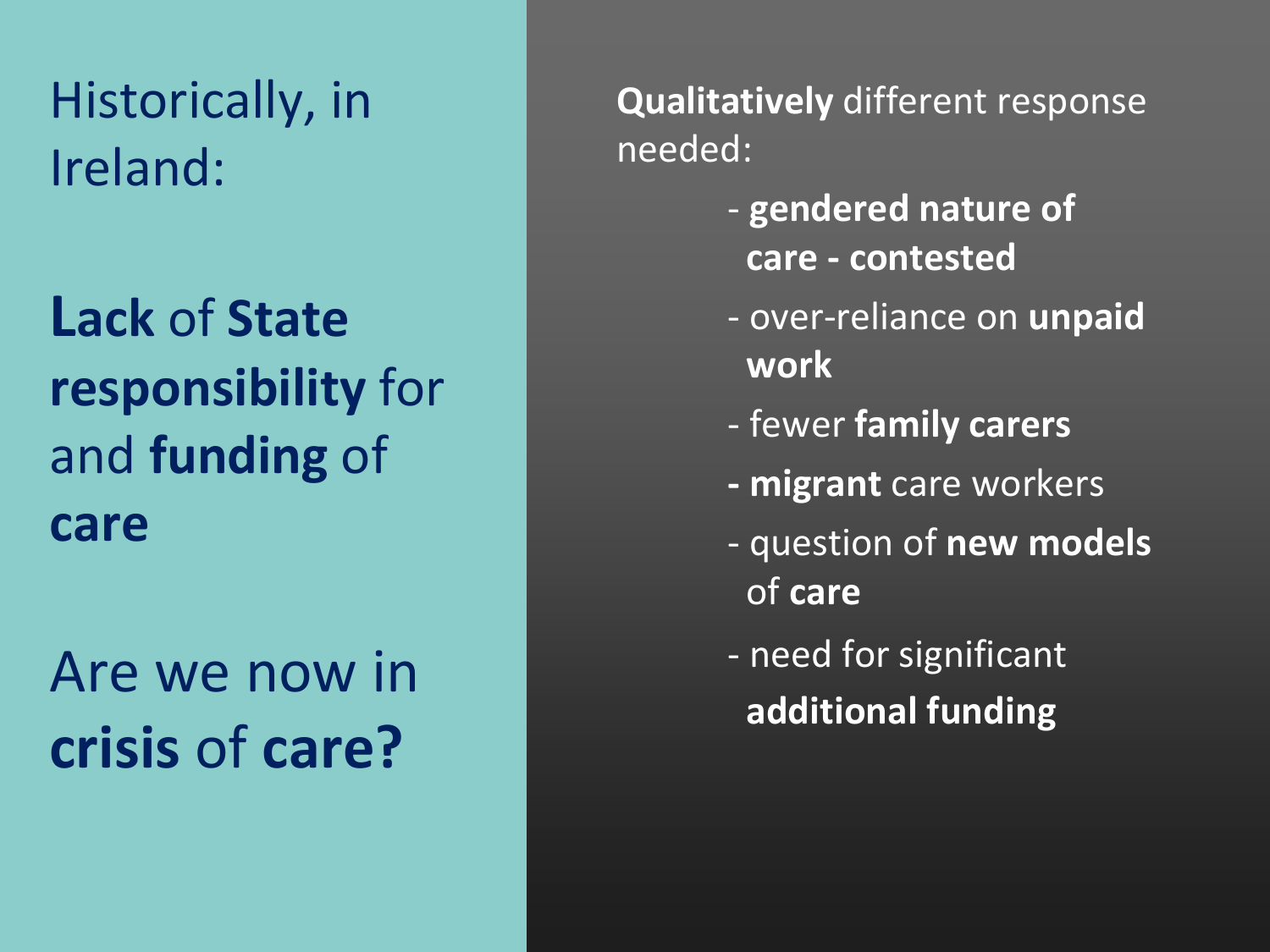Some **dimensions** of **care** & **caring**

**Importance** of **principle** of **decongregation** has been highlighted by **Covid-19**

**Support** for both **family** and **non-family care**

#### **Care needs of children**

Early childhood - after-school care - special needs

#### **Care needs of older people**

Home-based care - supported housing - residential care

### **Care needs of people with disabilities**

Adapted housing - independent living - home-based care - physical & intellectual disability

Also: day centres; respite care; age-specific; physical and mental health; 24-hour care.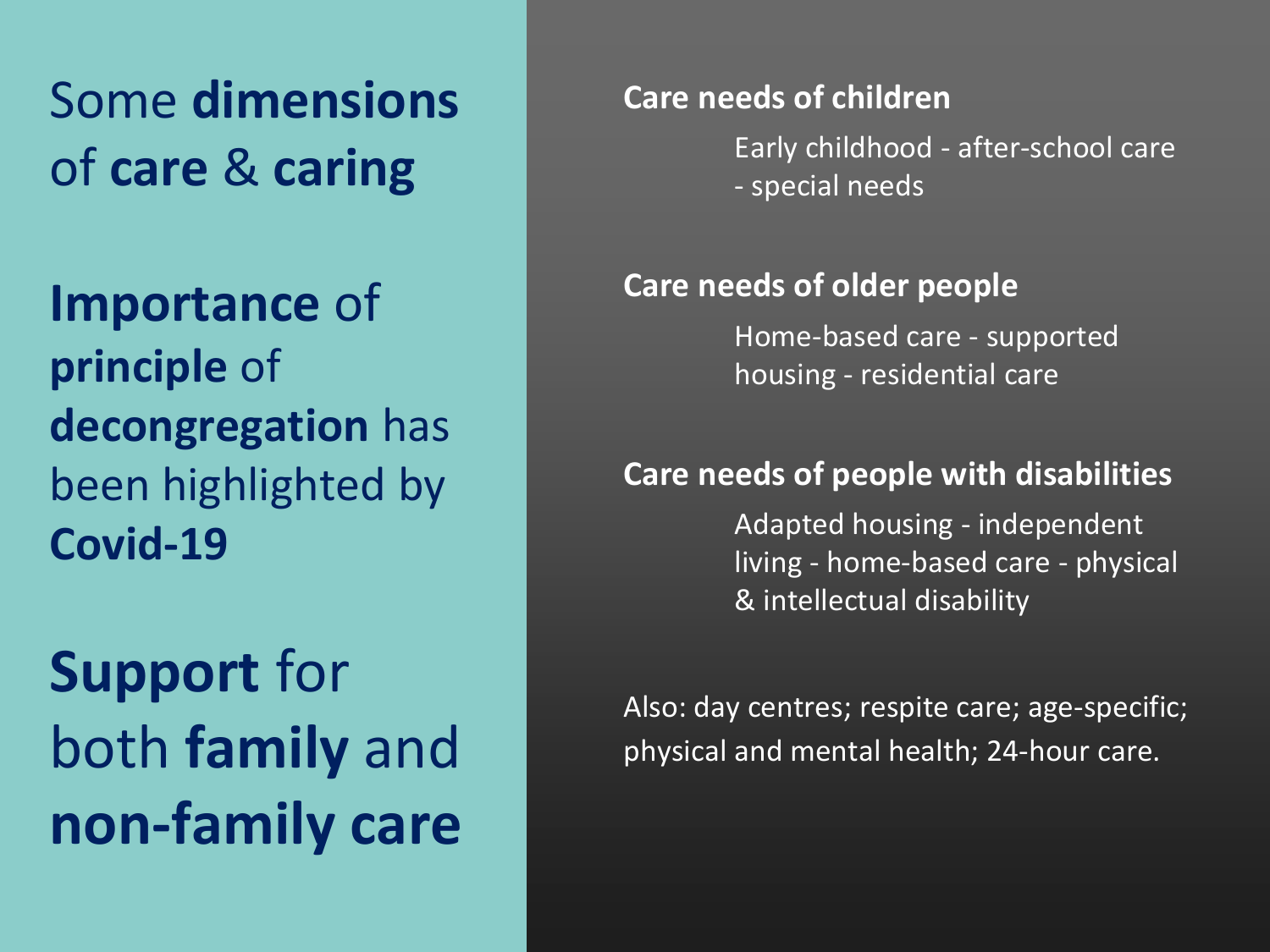## Principles of new **model of care**

From system of **dependency** to one of **flexible care supports**

- R**espect** for the **dignity** and **autonomy** of **care recipients**
- **Recognition** of **needs** of **carers** & their **families**
- Independent **adaptive** and **supportive** housing
- Important **role** of **community**, **voluntary** and **NGO sector**
- **One-to-one** assistance services and **long-term** needs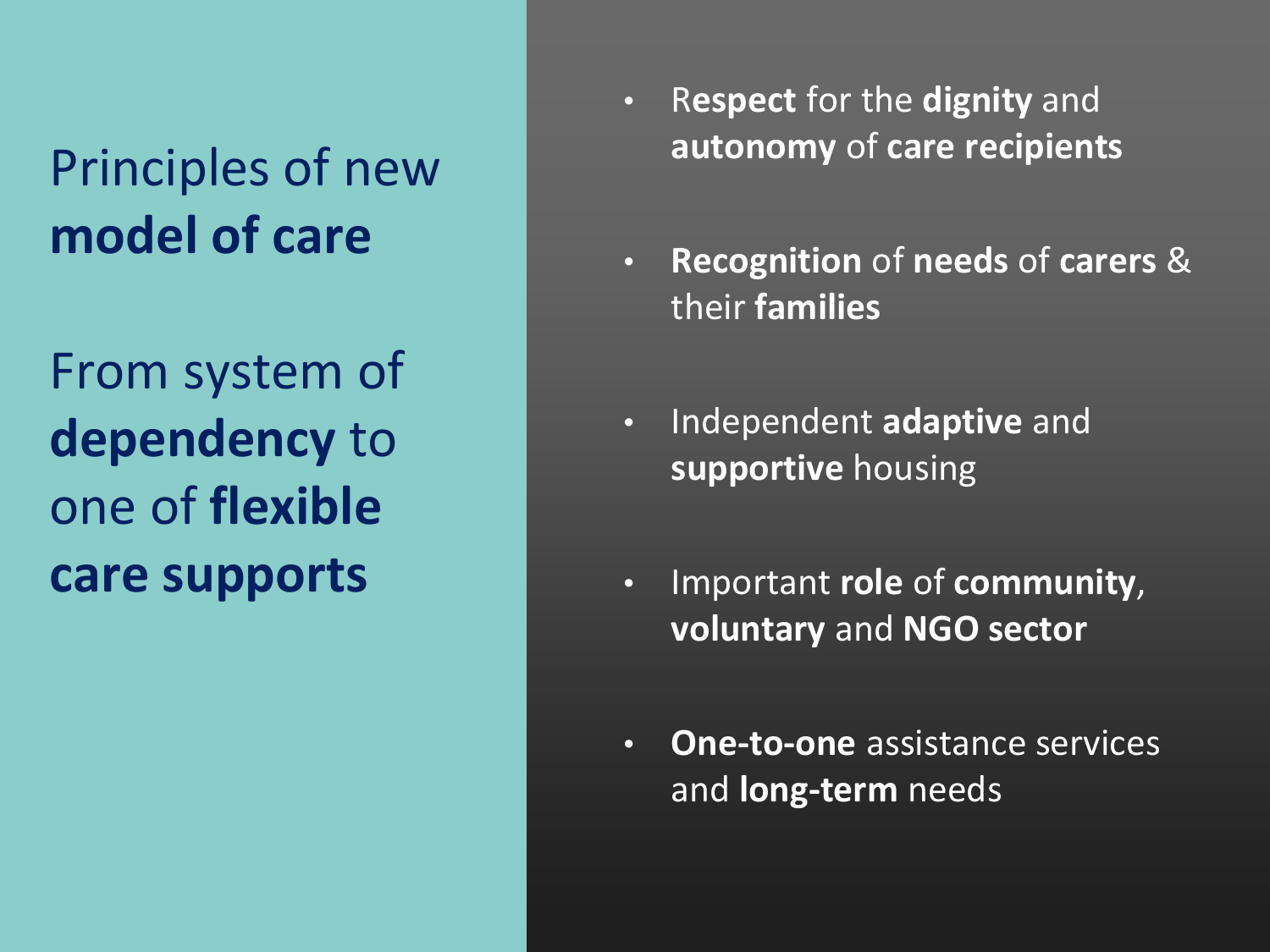**Question** of **care**  was centrally involved in the setting up of this **Citizens' Assembly** on **Gender Equality**

Linked to a debate about the **Irish Constitution** and **Constitutional Convention**

Question of **rigid definitions of women's role and** no mention of **men's role** within the Constitution (Article 41.2)

Debate took place on **placing** a **value** on **care** into the Constitution